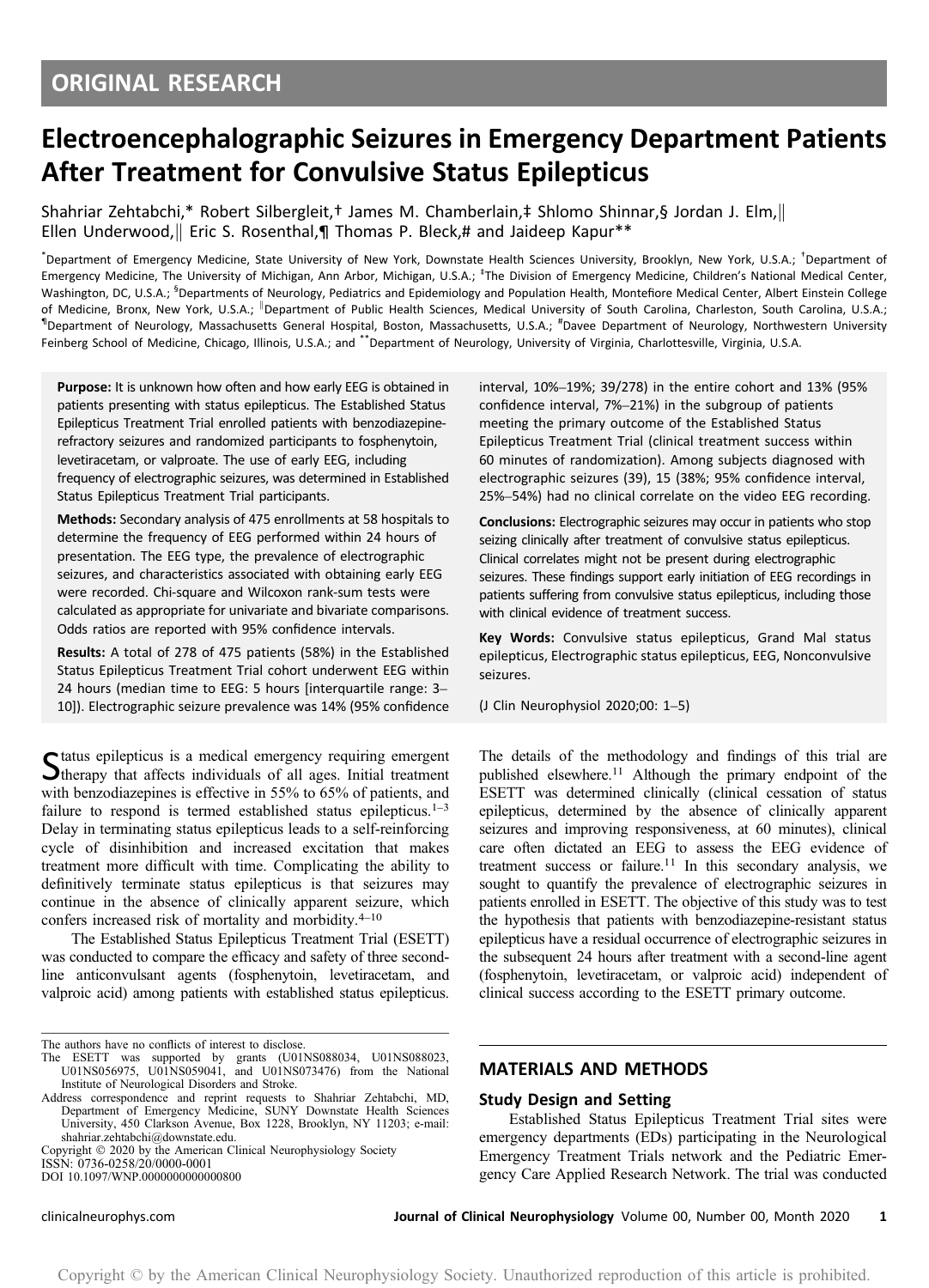under Exception from Informed Consent. However, written informed consent to continue participation was sought from the subjects or their legally authorized representative as early after enrollment as possible. The U.S. Food and Drug Administration and the institutional review boards of the enrolling institutions approved the trial before the start of enrollment.

# Participants

Established Status Epilepticus Treatment Trial enrolled adults and children 2 years of age or older, who had been treated for generalized convulsive seizures lasting more than 5 minutes with adequate doses of benzodiazepines and who continued to have persistent or recurrent convulsions in the ED for 5 to 30 minutes after the last dose of benzodiazepine. The inclusion criteria were intended to describe the population of patients for whom progression to second-line anticonvulsants is indicated. Patients were randomized to one of the three treatment arms, and the treatment success was determined clinically (cessation of convulsions and improvement in mental status) 60 minutes after randomization.<sup>11</sup>

This secondary analysis was performed on the subgroup of ESETT patients with an EEG recording within 24 hours of enrollment.

#### Interventions

The duration and type of EEG was at the discretion of physicians caring for the patient and followed local institutions' protocols and guidelines. If a seizure was detected on EEG, the epileptologists and the enrolling physicians were asked to document the presence or absence of a clinical correlate to EEG findings. EEG recordings were interpreted by local site epileptologists or clinical neurophysiologists who rated the binary presence or absence of electrographic seizure.

#### **Outcomes**

The primary outcome of the study was the overall prevalence of electrographic seizures in the 24-hour period after enrollment. The secondary outcomes were (1) the rate of electrographic seizure among those with resolution of clinical convulsions and improving mental status, meeting criteria for the primary ESETT outcome; (2) the proportion of electrographic seizure with and without a clinical correlate; and (3) the rate of electrographic seizures among intubated patients.

#### Analysis

Independent variables included age, gender, history of epilepsy, endotracheal intubation, time from randomization to EEG recording, clinical cessation of seizure within 60 minutes, and the anticonvulsant drug allocation.

Categorical variables are reported as percentages with 95% confidence intervals (CIs) and interval data as medians and interquartile ranges.

Bivariate comparisons were performed by  $\chi^2$  test and Wilcoxon rank-sum test as appropriate. Odds ratios with 95% CI are reported to demonstrate the association of variables of interest and possibility of undergoing an EEG or being diagnosed with electrographic seizures.

The prevalence of electrographic seizures in the study subjects was calculated by the number of EEGs showing electrographic seizures divided by the total number of subjects. The prevalence of clinically unrecognizable seizure was calculated by dividing the number of subjects with evidence of electrographic seizure by the number of subjects who were not convulsing clinically at the time of EEG recording. We measured the concordance of clinical with EEG findings by reporting the proportion of patients with electrographic seizures without clinical evidence of seizure (no motor phenomena in limbs). The prevalence of seizure in intubated patients was calculated by dividing the number of intubated patients with electrographic seizures on EEG by the total number of intubated patients who underwent EEG.

## **RESULTS**

The characteristics of the study cohort are presented in Table 1. Of the 478 subjects, 278 (58%) had an EEG obtained within the first 24 hours after the estimated seizure onset. The median time to EEG recording was approximately 5 hours (interquartile range: 3–10 hours) from study enrollment. Type and duration of EEG recordings are shown in Table 2. Patients who were older (odds ratio for adults vs. children: 1.75; 95% CI, 1.21–2.53) and intubated (odds ratio for intubation: 3.57; 95% CI, 2.10–6.07) were more likely to undergo EEG recording. Those who were deemed treatment success clinically by ESETT criteria were less likely to undergo EEG recording (odds ratio: 0.39; 95% CI, 0.27–0.57). No difference was noted between the groups for gender, history of epilepsy, or anticonvulsant group assignment.

Electrographic seizures occurred in 14% of study subjects in whom an EEG was obtained within 24 hours of initial seizure onset (95% CI, 10%–19%; 39/278). This represented 8% of the total ESETT population when including those who did not undergo subsequent EEG. The majority (34/39; 87%) of seizures were detected on continuous EEG. The rates of endotracheal intubation, clinical treatment success, and anticonvulsant group assignments were similar between patients with and without seizure (Table 3).

The prevalence of seizure in the subgroups of patients who met the primary outcome of the ESETT (treatment success clinically within 60 minutes of randomization) was 13% (95% CI, 7%–21%; 13/102), and in the subgroup of intubated patients was 15% (95% CI, 7%–30%; 6/39).

Fifteen of the 39 subjects with documented electrographic seizures (38%; 95% CI, 25%–54%) had no clinical finding indicative of seizure at the time of EEG recording. In the small subgroup of seven subjects in whom an EEG was obtained within 60 minutes of enrollment, one (14%) had evidence of electrographic seizure. This subject met the criteria for the primary outcome of ESETT (clinical treatment success) and did not have a clinical correlate of seizure during the EEG recording.

#### **DISCUSSION**

In this secondary analysis of a large clinical trial of status epilepticus, we found that a clinically important percentage of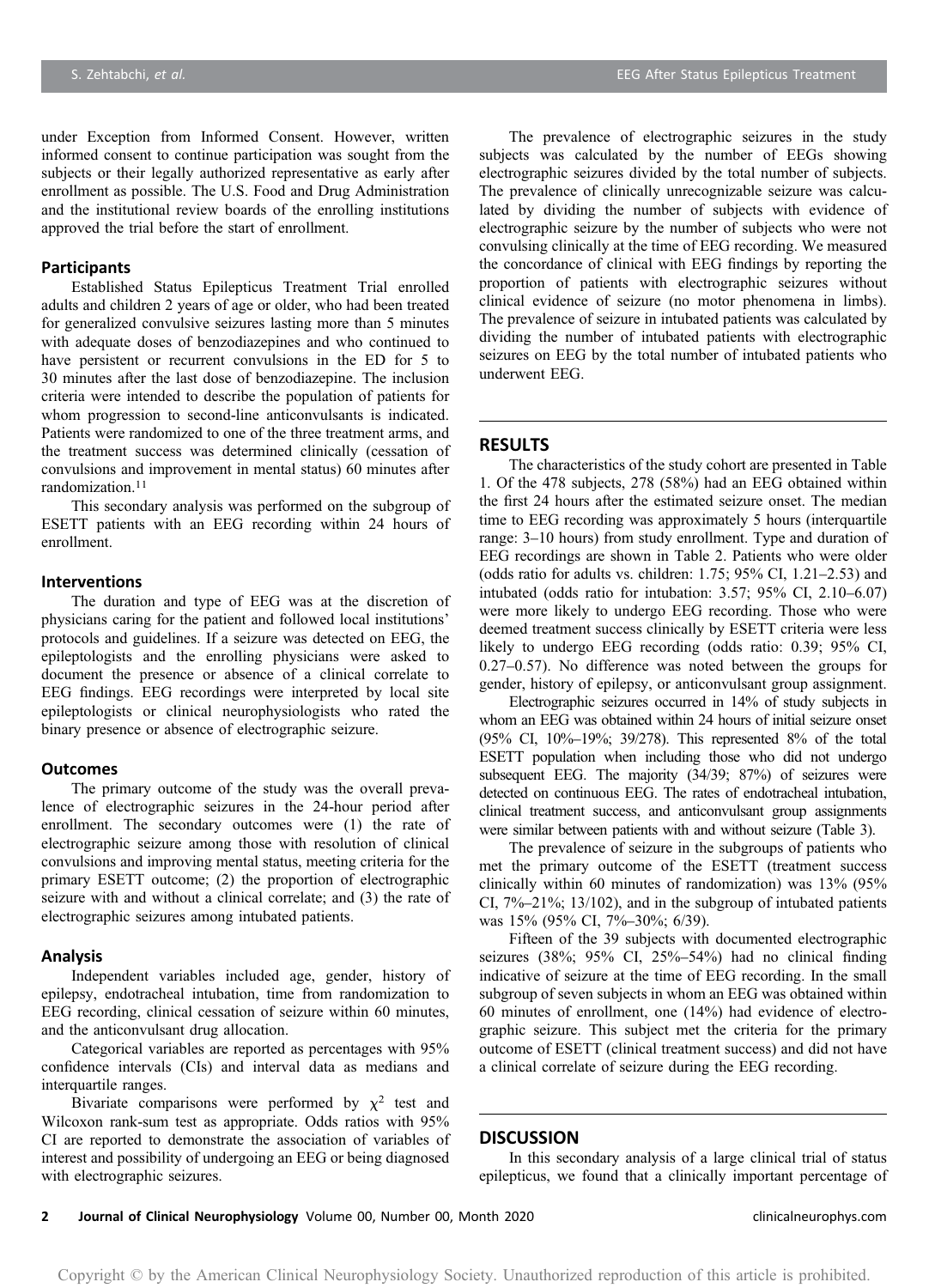| <b>Characteristics</b>                                           | EEG Not Obtained, $N = 200$ | EEG Obtained, $N = 278$     |                         |                   | Mean Difference (95% CI) |  |
|------------------------------------------------------------------|-----------------------------|-----------------------------|-------------------------|-------------------|--------------------------|--|
| Age, median (IQR)                                                | $12.5(4-39)$                | $27.5(6-57)$                |                         | $9.8(5.3 - 14.3)$ |                          |  |
| <b>Characteristics</b>                                           |                             | EEG Not Obtained, $N = 200$ | EEG Obtained, $N = 278$ |                   | OR (95% CI)              |  |
| Children (<18 years), $n$ (%)                                    |                             | 112(56.0)                   | 117(42)                 |                   | $0.57(0.40 - 0.82)$      |  |
| Adults, $n$ $(\%)$                                               |                             | 88 (44)                     | 161 (58)                |                   | $1.75(1.21 - 2.53)$      |  |
| Male gender, $n$ (%)                                             |                             | 115(58)                     | 156 (56)                |                   | $0.95(0.65-1.36)$        |  |
| History of epilepsy, $n$ (%)                                     |                             | 135 (68)                    | 184 (66)                |                   | $0.94(0.64-1.39)$        |  |
| Endotracheal intubation within 60 minutes, $n$ (%)               |                             | 20(10)                      | 79 (28)                 |                   | $3.57(2.10-6.07)$        |  |
| Clinical treatment success,* $n$ (%)                             |                             | $119(60\%)$                 | 102(37)                 |                   | $0.39(0.27 - 0.57)$      |  |
| Second-line agent received per randomization, $\dot{\tau}$ n (%) |                             |                             |                         |                   |                          |  |
| Fosphenytoin                                                     |                             | 64 (32)                     | 85 (31)                 |                   | $0.94(0.63 - 1.39)$      |  |
| Levetiracetam                                                    |                             | 75 (38)                     | 105(38)                 |                   | $1.01(0.69-1.48)$        |  |
| Valproate                                                        |                             | 61(31)                      | 88 (32)                 |                   | $1.06(0.71-1.56)$        |  |

TABLE 1. Baseline and Clinical Characteristics by Subjects With and Without an EEG Obtained Within 24 Hours

\*Defined as clinical cessation of status epilepticus, determined by the absence of clinically apparent seizures and improving responsiveness, at 60 minutes without additional antiepileptic drugs.

†The ORs for each treatment group considers the other two treatment groups, pooled, as the reference group.

CI, confidence interval; IQR, interquartile range; OR, odds ratio.

subjects had an electrographic seizure in the first 24 hours after seizure onset. Furthermore, in these subjects, a large proportion of seizures (38%) was not clinically evident and would not have been detected without EEG monitoring.

These data indicate that persistent or recurrent seizures are common in the first 24 hour after status epilepticus even in patients treated with adequate doses of first- and second-line agents, and even among patients with apparent treatment success. Our findings do not distinguish between those with unremitting electrographic seizures indicative of continued status and those with transient recurring electrographic seizures. The overall pattern remains concerning, however, as continued electrographic seizures are associated with worse outcomes.8,12 It may be especially concerning that an EEG was not obtained in nearly half of the subjects. Since 38% of electrographic seizures did correlate with clinical findings, the rate of missed events in those who were not monitored may also be clinically important. Among subjects in whom EEGs were obtained, persistent or recurrent seizures were similarly likely (about 14%) whether the subject met the trial's primary outcome for initial clinical treatment success.

It is common practice to order EEG in patients who require endotracheal intubation because these patients may commonly be heavily sedated or paralyzed for airway management. Our study revealed that 15% (6/39) of patients who had electrographic seizures on EEG were those who were intubated, further confirming that EEG is necessary in these intubated patients after status epilepticus. However, the occurrence of electrographic seizures in intubated status epilepticus patients might be deferred beyond the 24-hour window assessed here, as some third-line treatment agents such as propofol or midazolam infusions might briefly mask electrographic seizures during the period of EEG recording.

Another important finding of this study is the relatively low concordance between EEG and clinical findings at the time of electrographic seizures detection on EEG. Approximately two thirds of patients who had evidence of EEG seizures did not

show clinical manifestations of seizure at the time of EEG recording. This finding is in line with some other studies indicating the high prevalence of electrographic seizures after convulsive status epilepticus.4–6,8–<sup>10</sup> Delorenzo et al.<sup>4</sup> performed continuous EEG monitoring on 164 subjects after cessation of convulsive status epilepticus. This prospective study found that 48% of the patients still had evidence of seizure on EEG despite a lack of clinical findings consistent with seizure. More than a third of the detected seizures were status epilepticus. Abend et al.<sup>5</sup> reported the results of EEG monitoring in a pediatric intensive care unit. In this study, 36% of patients who had evidence of seizure on EEG had no evidence of obvious seizure clinically. The Consensus Statement on Continuous EEG in Critically Ill Adults and Children published by the American Clinical Neurophysiology Society recommends continuous EEG monitoring for all patients after convulsive status epliepticus.<sup>13</sup>

#### TABLE 2. EEG Recording Characteristics in the Study Cohort

#### EEG Characteristic

| Subjects in whom an EEG was obtained, $n/N$ (%) | 278/478 (58)  |
|-------------------------------------------------|---------------|
| Time from study enrollment to EEG initiation    |               |
| Initiation within 60 minutes, $n/N$ (%)         | 7/278(2.5)    |
| Minutes to initiation, median (IQR)             | 322 (182-619) |
| Type and duration of EEG                        |               |
| Routine EEG, total, $n/N$ (%)                   | 90/278 (32)   |
| Duration <1 hour, $n/N$ (%)                     | 65/90 (72)    |
| Duration 1–2 hours, $n/N$ (%)                   | 8/90(9)       |
| Duration >2 hours, $n/N$ (%)                    | 15/90(17)     |
| Duration unknown, $n/N$ (%)                     | 2/90(2)       |
| Prolonged/continuous EEG, total, $n/N$ (%)      | 188/278 (68)  |
| Duration <24 hours, $n/N$ (%)                   | 110/188 (59)  |
| Duration > 24 hours, $n/N$ (%)                  | 76/188(40)    |
| Duration unknown, $n/N$ (%)                     | 2/188(1)      |
| IOR, interquartile range.                       |               |
|                                                 |               |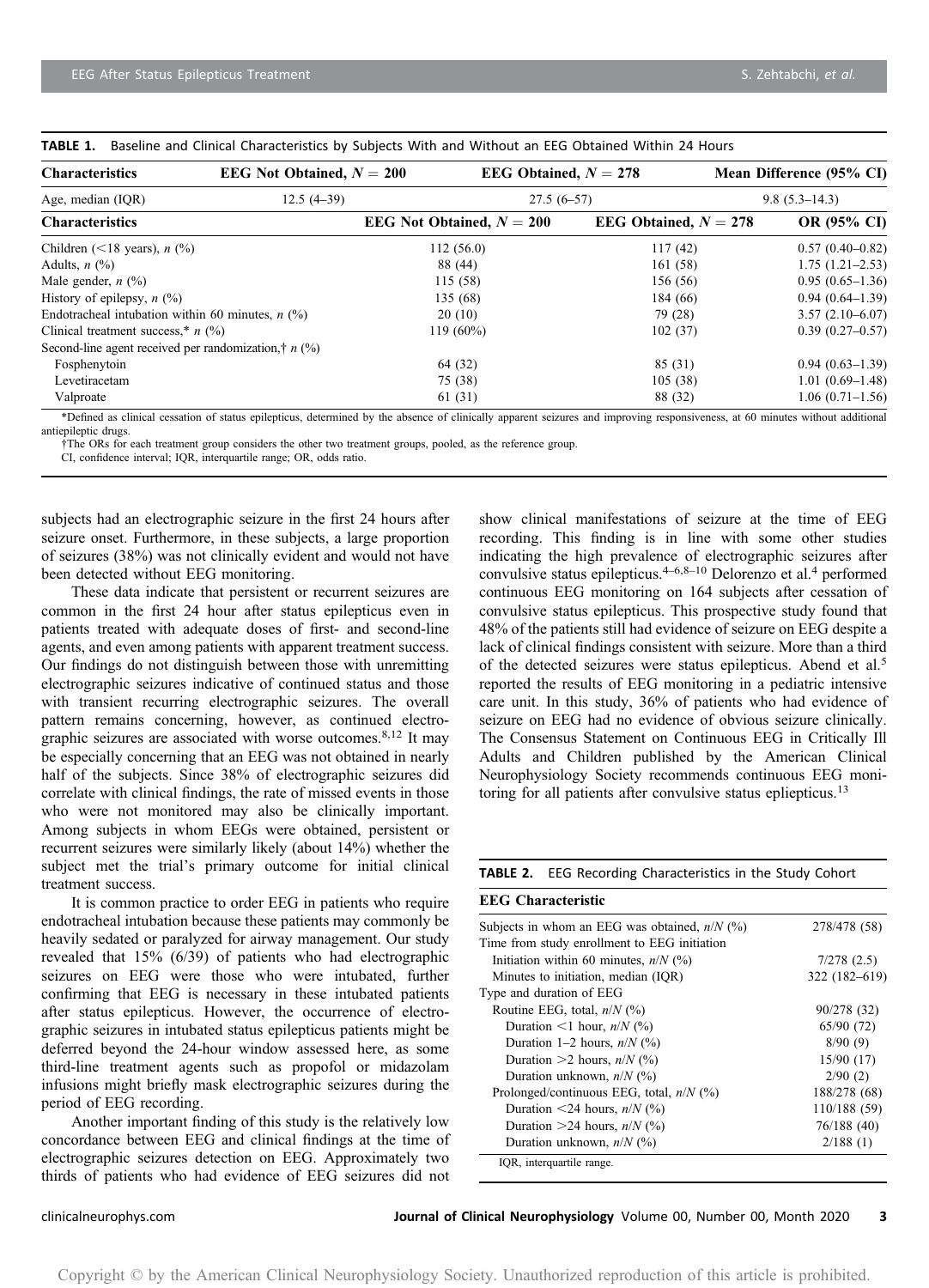| <b>Subject Characteristics</b>                                 | No Seizure, $N = 238$ | Seizure, $N = 39$     |                   | Mean Difference (95% CI)      |  |
|----------------------------------------------------------------|-----------------------|-----------------------|-------------------|-------------------------------|--|
| Age, median (IQR)                                              | $29(5-57)$            | $16(6-55)$            |                   | 2.2 $(-6.9 \text{ to } 11.4)$ |  |
| <b>Subject Characteristics</b>                                 |                       | No Seizure, $N = 238$ | Seizure, $N = 39$ | OR (95% CI)                   |  |
| Children (<18 years), $n$ (%)                                  |                       | 143(60)               | 18 (46)           | $0.57(0.29-1.13)$             |  |
| Adults, $n$ $(\%)$                                             |                       | 95 (40)               | 21 (54)           | $1.75(0.89 - 3.47)$           |  |
| Male gender, $n$ $(\%)$                                        |                       | 132(55)               | 24(62)            | $1.28(0.64 - 2.57)$           |  |
| History of epilepsy, $n$ (%)                                   |                       | 152 (64)              | 31(80)            | 2.19 (0.96–4.98)              |  |
| Endotracheal intubation within 60 minutes, $n$ (%)             |                       | 72 (30)               | 6(15)             | $0.42(0.17-1.04)$             |  |
| Clinical treatment success, $\dot{\tau}$ n (%)                 |                       | 89 (37)               | 13(33)            | $0.84(0.41-1.71)$             |  |
| Second-line agent received per randomization, $\ddagger n$ (%) |                       |                       |                   |                               |  |
| Fosphenytoin group                                             |                       | 73 (31)               | 11(28)            | $0.88(0.42 - 1.90)$           |  |
| Levetiracetam group                                            |                       | 92 (39)               | 13(33)            | $0.79(0.39-1.62)$             |  |
| Valproate group                                                |                       | 73 (31)               | 15(39)            | $1.4(0.70-2.89)$              |  |

#### TABLE 3. Characteristics of Subjects With or Without Seizure on EEG\*

\*One subject, with EEG recorded, withdrew consent before interpretation is excluded from this table.

†Defined as clinical cessation of status epilepticus, determined by the absence of clinically apparent seizures and improving responsiveness, at 60 minutes without additional antiepileptic drugs.

‡The ORs for each treatment group considers the other two treatment groups, pooled, as the reference group.

CI, confidence interval; IQR, interquartile range; OR, odds ratio.

The unique nature of the ESETT cohort provides evidence to justify EEG early in the ED phase of care, separate from prior evidence supporting its use during critical care. The median time to EEG initiation in our study was approximately 5 hours. This indicates that most of the patients with evidence of electrographic seizures on EEG had their seizures early after presentation to the ED and most likely when they were still in the ED. Most studies assessing the risk of clinically unrecognized seizures after convulsive status epilepticus were conducted in the intensive care units. In fact, the study by Kaplan<sup>14</sup> revealed that more than 50% of cases of clinically unrecognized status epilepticus are diagnosed more than 24 hours after presentation. The need for early EEG in the ED is also supported by the two trials targeting ED patients with undifferentiated altered mental status including those with prolonged postictal state. These trials revealed a prevalence of 5% for clinically unrecognized seizures in the study cohort.<sup>15,16</sup> These findings justify the early initiation of EEG monitoring in the ED. As the treatment of status epilepticus is time sensitive, early identification and treatment benefit the subjects.<sup>17-19</sup>

Our study has clear limitations. First, only 58% of all patients enrolled in the ESETT underwent an EEG recording, resulting in some referral bias when determining the prevalence of electrographic seizures. The decision to order the EEG was at the discretion of site investigators; patients undergoing EEG may have shown unmeasured clinical characteristics that prompted EEG, such as late deterioration, initial but incomplete recovery, or seizure precipitant. However, there is no current standard for determining the degree and timing of clinical improvement that affords a clinical decision rule to triage patients to early EEG, and these data clarify that the proportion of patients may be substantial, even early after clinically documented treatment success. Additionally, the prevalence of electrographic seizures in our cohort was consistent with other studies. A second limitation is the potential for electrographic seizures before initiation of EEG recording, such that we cannot determine if electrographic seizures identified on EEG were present at the time of determining ESETT primary endpoint (60 minutes from randomization). However, the short timing to EEG initiation (median 5 hours) supports that these electrographic seizures may have started close to the determination of the clinical trial endpoint, regardless of whether they represent treatment failure at 60 minutes or electrographic seizure recurrence after initially successful therapy. A third limitation is that EEGs were interpreted locally at each site. Therefore, we could not review the video recording to verify the clinical finings at the time of seizure. Additionally, since the EEGs were not interpreted centrally, we were not able to measure interrater reliability; however, this has been reported as relatively high for the binary determination of seizure in the hospital setting.<sup>20,21</sup> Fourth limitation is that the use of paralytic agents in some of the study subjects might have masked the clinical manifestation of seizure and affected the assessment of clinical correlates at the time of electrographic seizures. Finally, the CIs for the reported point estimates in small subgroups would benefit from be replication in larger cohorts.

## **CONCLUSION**

Electrographic seizures may occur in patients who stop seizing clinically after treatment of convulsive status epilepticus. Clinical correlates might not be present during electrographic seizures. These findings support early initiation of EEG recordings in patients suffering from convulsive status epilepticus, including those with clinical evidence of treatment success.

# **REFERENCES**

- 1. Cock HR; ESETT Group. Established status epilepticus treatment trial (ESETT). Epilepsia 2011;52(suppl 8):50–52.
- 2. Prasad K, Al-Roomi K, Krishnan PR, Sequeira R. Anticonvulsant therapy for status epilepticus. Cochrane Database Syst Rev 2005;CD003723. Review. Update in: Cochrane Database Syst Rev 2014;2014:CD003723.

4 Journal of Clinical Neurophysiology Volume 00, Number 00, Month 2020 clinicalneurophys.com